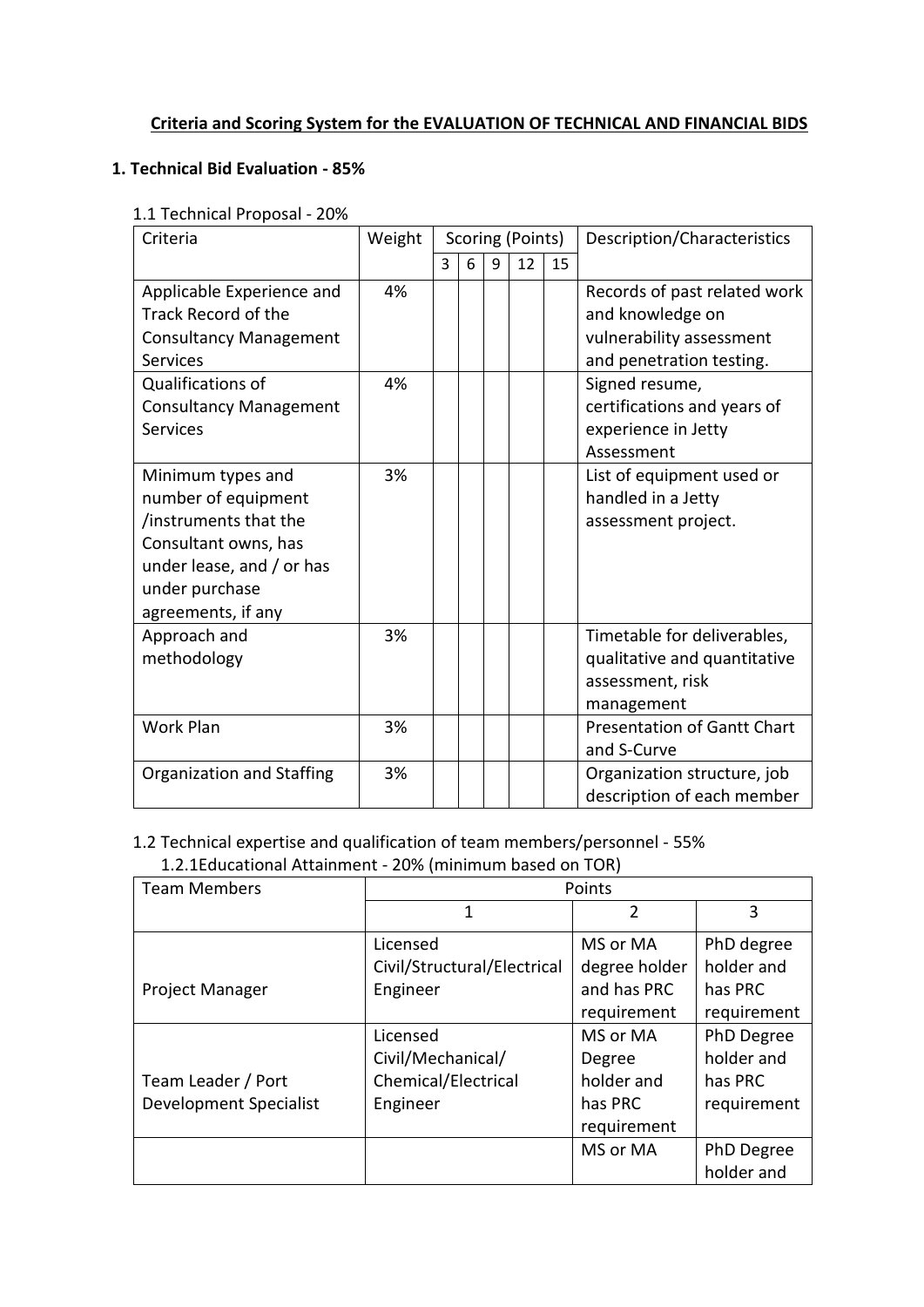| Hydrologist Engineer     | Licensed Engineer      | Degree         | has PRC      |
|--------------------------|------------------------|----------------|--------------|
|                          |                        | holder and     | requirement  |
|                          |                        | has PRC        |              |
|                          |                        | requirement    |              |
|                          |                        | MS or MA       | PhD Degree   |
|                          | Licensed Safety        | Degree         | holder and   |
| <b>Safety Specialist</b> | Practitioner           | holder and     | has PRC      |
|                          |                        | has PRC        | requirement  |
|                          |                        | requirement    |              |
|                          |                        | With           | MS or MA     |
| <b>Divers</b>            | Knowledgeable in under | Certificate as | Degree       |
|                          | water assessment       | Diver          | holder or    |
|                          |                        |                | with License |
|                          |                        |                | as Diver     |

## 1.2.2 Number of trainings acquired - 20% (minimum of eight (8) hours

| <b>Team Member</b>       | Unit of          | Points     |                |             |             |  |  |
|--------------------------|------------------|------------|----------------|-------------|-------------|--|--|
|                          | Measure          | 1          | $\overline{2}$ | 3           | 4           |  |  |
| Project Manager          | Number           | 8 hours of | 20 hours of    | 60 hours of | 120 hours   |  |  |
|                          | οf               | training   | training       | training    | of training |  |  |
|                          | <b>Trainings</b> |            |                |             |             |  |  |
| Team Leader /<br>Port    | Number           | 8 hours of | 20 hours of    | 60 hours of | 120 hours   |  |  |
| Development              | οf               | training   | training       | training    | of training |  |  |
| Specialist               | <b>Trainings</b> |            |                |             |             |  |  |
| Hydrologist Engineer     | Number           | 8 hours of | 20 hours of    | 60 hours of | 120 hours   |  |  |
|                          | of               | training   | training       | training    | of training |  |  |
|                          | <b>Trainings</b> |            |                |             |             |  |  |
| <b>Safety Specialist</b> | Number           | 8 hours of | 20 hours of    | 60 hours of | 120 hours   |  |  |
|                          | οf               | training   | training       | training    | of training |  |  |
|                          | <b>Trainings</b> |            |                |             |             |  |  |
| <b>Divers</b>            | Number           | 8 hours of | 20 hours of    | 60 hours of | 120 hours   |  |  |
|                          | οf               | training   | training       | training    | of training |  |  |
|                          | <b>Trainings</b> |            |                |             |             |  |  |

# 1.2.3 Previous engagement in similar project - 15% (minimum of two (2) years)

| <b>Team Member</b>     | Unit of         | Points     |            |            |            |  |  |
|------------------------|-----------------|------------|------------|------------|------------|--|--|
|                        | Measure         |            |            |            |            |  |  |
| <b>Project Manager</b> | years of        | 2 years    | 6 years    | 10 years   | 14 years   |  |  |
|                        | experience in   | experience | experience | experience | experience |  |  |
|                        | similar project |            |            |            |            |  |  |
| Team Leader /          | years of        | 2 years    | 6 years    | 10 years   | 14 years   |  |  |
| Port Development       | experience in   | experience | experience | experience | experience |  |  |
| Specialist             | similar project |            |            |            |            |  |  |